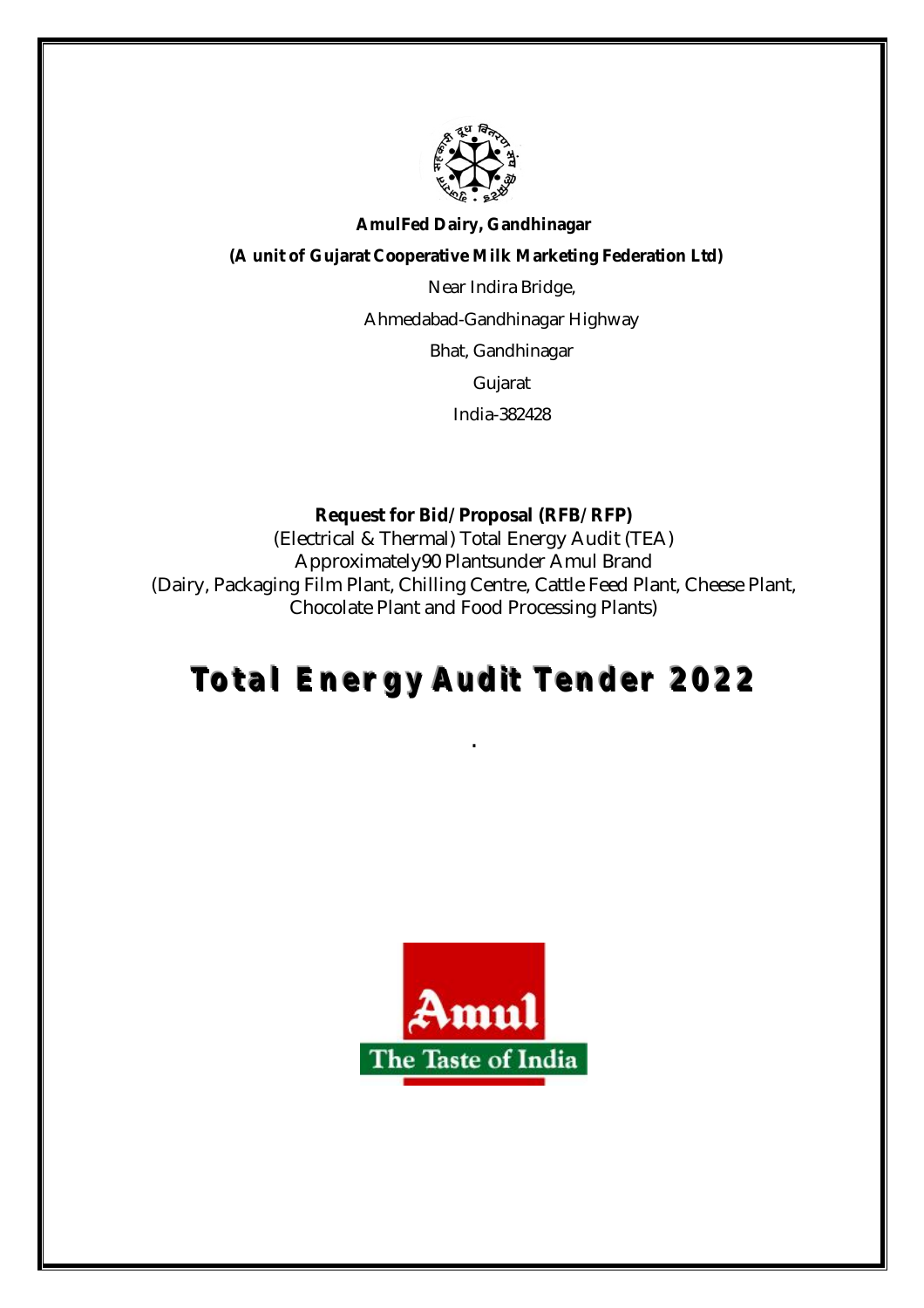#### **Issue letter of tender document**

(Electrical & Thermal) Total Energy Audit (TEA) Approximately 90 Plants under Amul Brand (Dairy, Packaging Film Plant, Chilling Centre, Cattle Feed Plant, Cheese Plant, Chocolate Plant and Food Processing Plants)

This tender document set is issued to:

Name of the Tenderer:

Address of the Tenderer:

The token fee for this set of tender documents is **Rs 10,000/- (non-refundable)**

Date of sale of Tender document vide receipt No…………………………………………………………………………………………

Note: Tender Document is issued to any interested party. Checking and meeting/ qualifying of eligibility criteria are responsibility of tender Purchaser. Mere purchasing the tender does not make a tender purchaser qualified for the eligibility criteria.

For and behalf of Authorized Signatory

(AmulFed Dairy, Gandhinagar)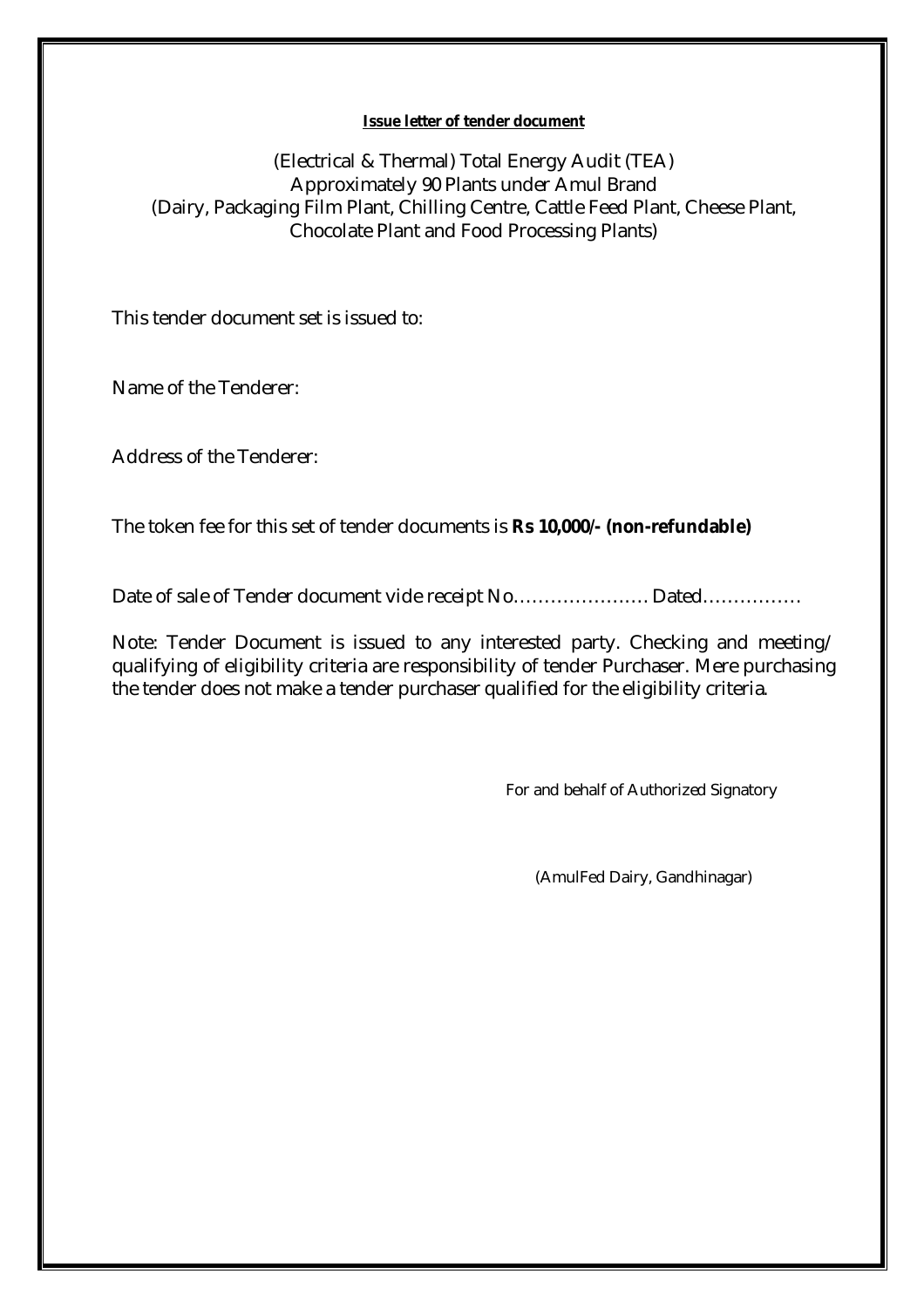# **Invitation for Bids (IFB)**

# *Section 1.01 AmulFed Dairy Gandhinagar (A Unit of Gujarat Cooperative Milk Marketing Federation Ltd) Near Indira Bridge, Ahmedabad-Gandhinagar Highway, Bhat, Gandhinagar 382428 Phone 23969055-56 Fax 079-23969059*

We invite sealed bids from eligible bidders for the following works:

(Electrical & Thermal) Total Energy Audit (TEA)Approximately 90 Plants under Amul Brand(Dairy, Packaging Film Plant, Chilling Centre, Cattle Feed Plant, Cheese Plant, Chocolate Plant and Food Processing Plants)

| <b>Bid Reference</b> | AFDG: P&U: Energy audit                                         |  |
|----------------------|-----------------------------------------------------------------|--|
| Sale                 | Starts from 11 am of 20.06.2022 (Monday) and ends at 4 pm of    |  |
|                      | 16.07.2022 (Saturday)                                           |  |
| Pre-bid              | There shall be no physical meeting. All queries must be through |  |
| meeting              | emails only. Cut-off date of email is 09.07.2022 (Saturday) at  |  |
|                      | 15:00 hours.                                                    |  |
| Submission           | Up to 05.00 pm of 18.07.2022 (Monday)                           |  |
| EMD (Rs)             | $50,000/-$                                                      |  |
|                      | NEFT/RTGS (Documentary Proof is to be submitted)                |  |
|                      | Account details:                                                |  |
|                      | <b>AmulFed Dairy HDFC Bank</b>                                  |  |
|                      | <b>Current Account Number</b>                                   |  |
|                      | <b>IFSC Code</b>                                                |  |
|                      | Cheque copy is provided                                         |  |
| Completion by        | Main Audit by 31 March 2024 (Report submission to CEIG)         |  |
|                      | Second Audit (Follow-up with new findings) by 31 March 2026     |  |
|                      | (Report submission to CEIG)                                     |  |
|                      | Consolidated Report and Presentation for GCMMFL by 30           |  |
|                      | September 2026.                                                 |  |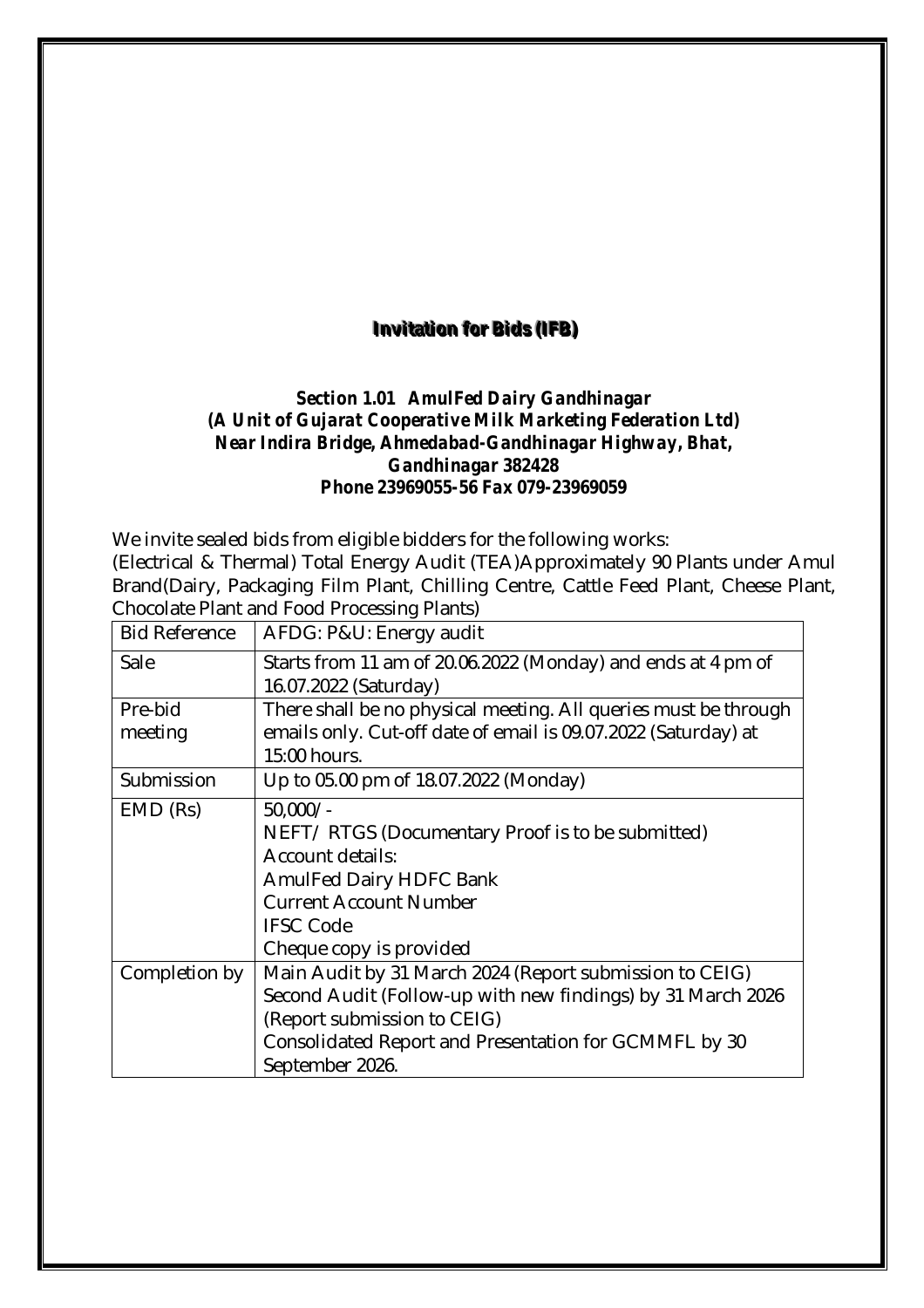# **Eligibility Criteria**

 Proven track record of carrying out Total Energy Audit (Thermal and Electrical) of several continuous processing plant involving use of steam, hot water, electrical energy – preferably Dairy plants and having technical and financial capability to successfully carrying out our 90 units Total Energy Audit within the time frame specified – this will be judged by our technical committee based on the documentary evidences provided by the bidders in the submitted bids. No further communication will be made in this respect for obtaining any further document.

Must be approved by the Chief Electrical Inspector of Gujarat (CEIG)

 Must possess at least the following list of energy audit equipment – owned or hired basis at least for one year at the time of submission of tender

| <b>SN</b>      | Model No                        | Make               |
|----------------|---------------------------------|--------------------|
| $\mathbf{1}$   | Power & Harmonics Analyzer      | <b>KRY KARD</b>    |
| 2              | 3 Phase Power Meter             | <b>MECO</b>        |
| 3              | AVM-01 Anemometer               | PROVA INSTRUMENTS  |
| $\overline{4}$ | 62 MINI IR Thermometer          | <b>FLUKE</b>       |
| 5              | Digital Lux meter               | Lutron             |
| 6              | Transit time flow meter DCT7088 | Polysonic, USA     |
| $\overline{7}$ | Digital Thermo Hygrometer       | Lutron             |
| 8              | Psychrometer                    | Dimple             |
| 9              | 16 Channel Process Data Logger  | <b>NIPPON</b>      |
| 10             | Thermal Imager                  | <b>FLIR (E-30)</b> |
| 11             | Flue gas Analyzer               | <b>TESTO</b>       |

Experienced and qualified (certified energy manager of BEE) at least 2 persons in the organization payroll/ associates/ partners

All the necessary documents and supporting must be provided to establish the eligibility criteria. All the documents asked in the vendor registration form also must be submitted. Eligibility criteria shall be evaluated based on the supporting documents provided. No opportunity will be given for furnishing any further document. So, bid must be complete in all respect with all information and supporting documents.

Minimum documents to be submitted for evaluation of eligibility are as under:

- a. Details list of Energy audit carried Out name and address of plant, contact person (mobile and email), plant type, production capacity, products, electrical energy and thermal energy use per annum, year of audit (start date and end date), saving potential suggested
- b. Company profile giving all details type of organization, Article of association, Memorandum of Understanding, Company registration certificate, IT returns, Financial statements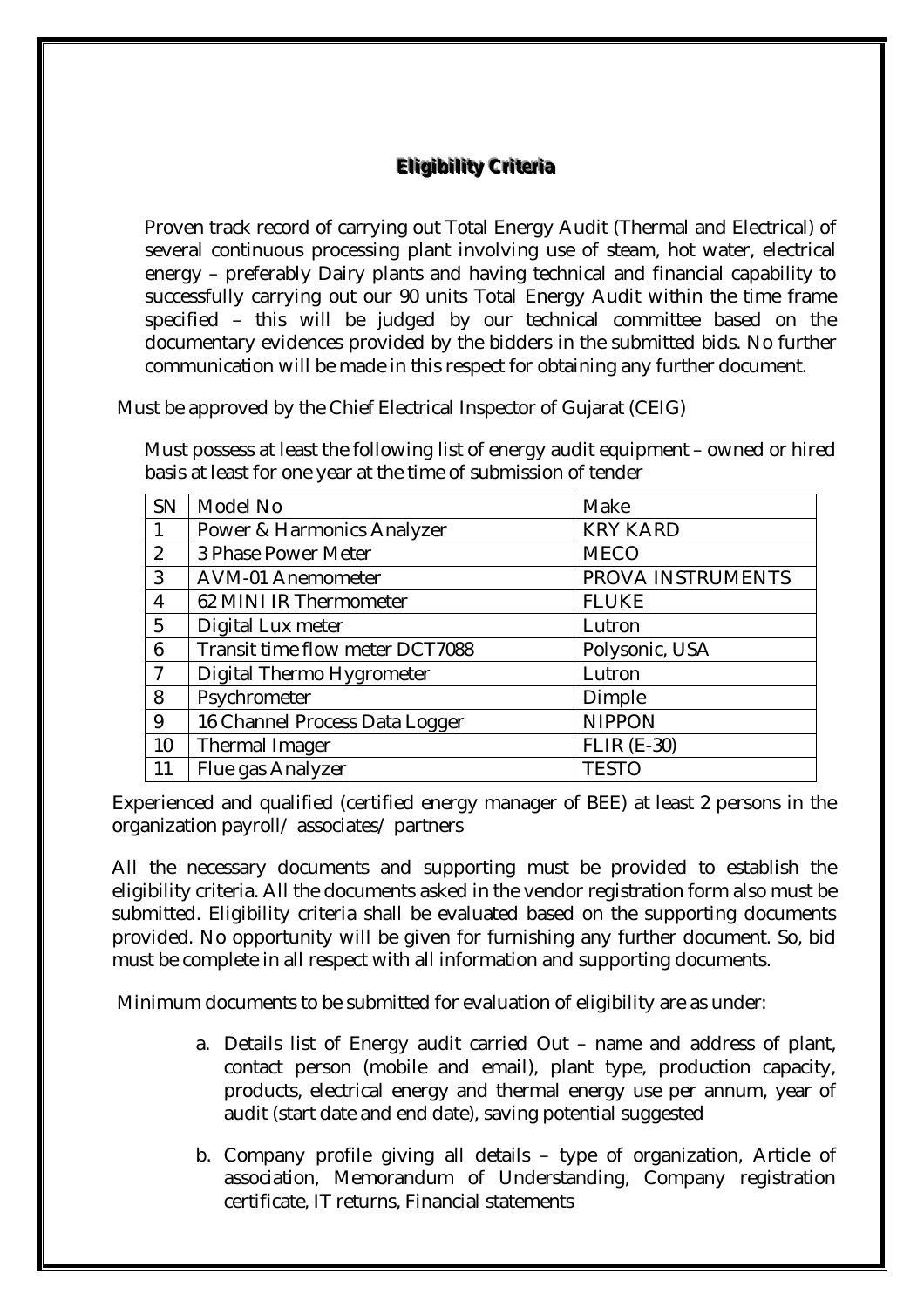- c. You are requested to establish your eligibility furnishing the minimum qualifications required with necessary supporting documents
- d. You must submit this form (*Table 2 and 3*), duly filled in, along with the supporting documents as per following checklist given in *Table 1*:

 $\top$ 

|                                                                                                                                                                                                                                                                                    | <b>Minimum Requirements</b> |
|------------------------------------------------------------------------------------------------------------------------------------------------------------------------------------------------------------------------------------------------------------------------------------|-----------------------------|
| One automated continuous processing plant having CD of 1 MVA<br>Proven track<br>in each last four years, - 2018, 2019, 2020, 2021<br>record/audit of<br>1<br>continuous process plant<br>Two reference letters dated NOT before two years on the date of<br>tender submission date |                             |
| Submit one multi-plant consolidated report having saving<br><b>Technical Capabilities</b><br>$\overline{2}$<br>potential of Rs 50 lakh                                                                                                                                             |                             |
| GST return of Rs 25 Lakh in each last three years,<br><b>Financial Capacities</b><br>3<br>Single energy audit contract of Rs 10 Lakh                                                                                                                                               |                             |
| <b>CEIG Approval</b><br>Must<br>4                                                                                                                                                                                                                                                  |                             |
| Availability of List of<br>5<br>Must<br>equipment                                                                                                                                                                                                                                  |                             |
| Certified energy manager<br>of BEE<br>$\overline{2}$<br>Graduate Engineer/<br>4<br>Dairy Technologist<br>6<br><b>Audit Team</b><br>$(1$ CEM + 2 BE/BTech)<br>$\overline{2}$                                                                                                        |                             |
| Any Commercial<br>$\overline{7}$<br>Not acceptable - to be got clarified in pre-bid meeting<br>Deviations taken                                                                                                                                                                    |                             |
| Any technical deviation<br>Not acceptable - to be got clarified in pre-bid meeting<br>8<br>taken                                                                                                                                                                                   |                             |
|                                                                                                                                                                                                                                                                                    |                             |
| must be submitted<br>Vendor registration form`<br>9<br>Eligible                                                                                                                                                                                                                    |                             |
| Must<br>10<br>Remarks<br>11<br>State clearly if any                                                                                                                                                                                                                                |                             |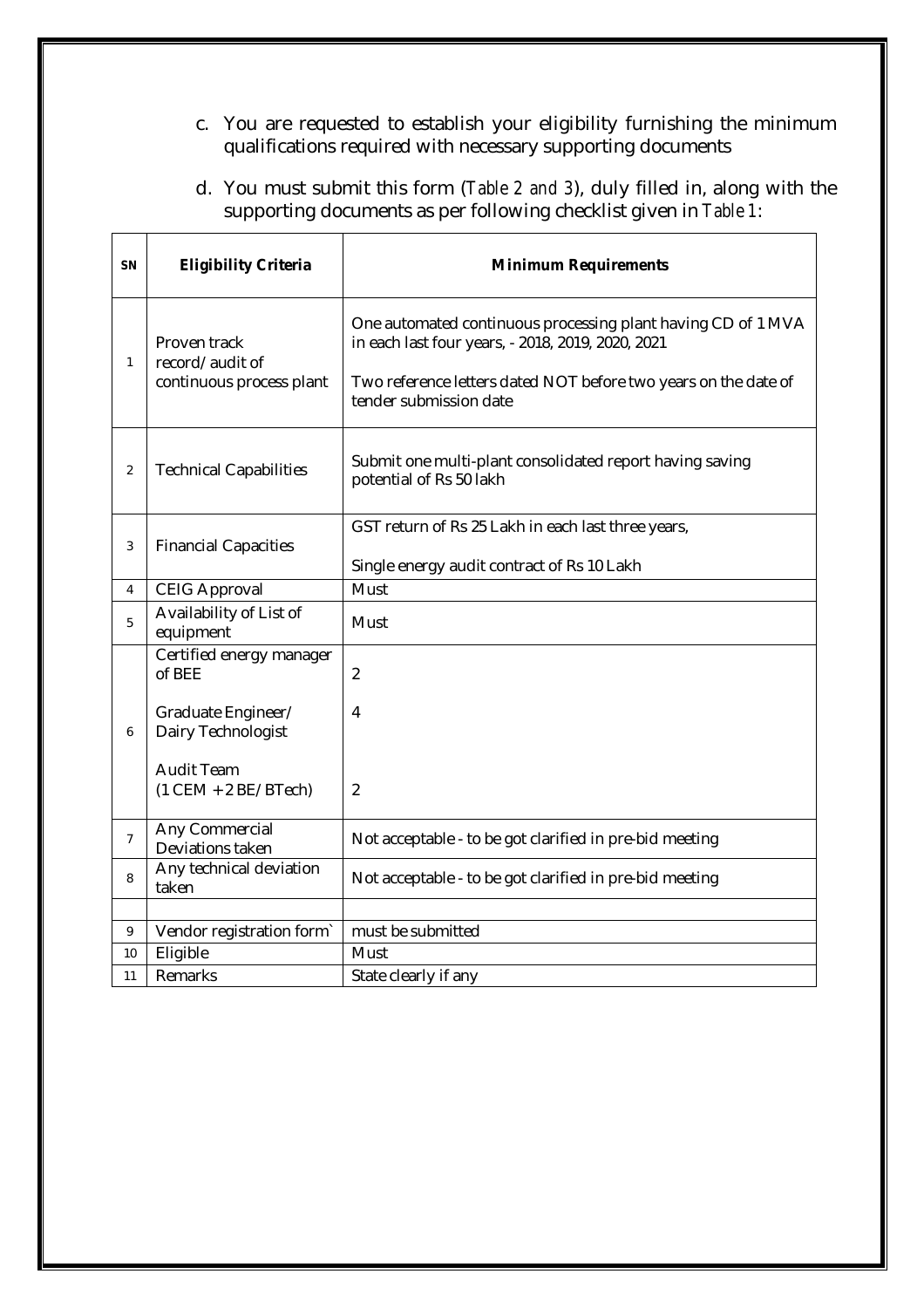

#### **1. Purchase of Bidding Document**

- 2.1 The bid document may be purchased on submission of a written application (through e mail) and payment of non-refundable price of the bid document (Rs. 10,000/- (Including GST)) through RTGS/Fund Transfer (detail for the same is given below), during office hours (10:00 to 16:00) on all working days (Monday to Saturday, except public holiday).
- 2.2 Tender Document will be issued in soft copy through E-mail only after receipt of tender fees through NEFT/ RTGS/ Online system.

#### **2. Submission of Bid**

3.1 The bidders, who purchase the bidding document, are eligible for submission of bids in their name only.

#### **3. Bid Security**

4.1 All bids must be accompanied by bid security (Earnest Money Deposit – EMD) in the form specified in the bidding document. The bids not accompanied with EMD shall be summarily rejected. The bid security shall be denominated in Indian Rupees of value as specified and shall be in the form of Bank Guarantee from Nationalized or Scheduled Banks or Through RTGS/Fund Transfer (Bank detail is as below for your reference).

The Bid security may be forfeited if

- \* A bidder or supplier withdraw its bid during the period of bid validity specified by the bidder/ supplier on the bid form or
- In case of successful bidder/ supplier, if the bidder/ supplier fails to sign the contract.
- Here you can find the Bank Detail for submission of Tender Fees & EMD.

#### **AmulFed Dairy, Gandhinagar**

| HDFC Bank A/c. No: | A/c. No.00060310001593    |
|--------------------|---------------------------|
| Branch Code:       | 0006 (NAVRANGPURA BRANCH) |
| Bank AD Code:      | 0510007-5700009           |
| Swift code:        | <b>HDFCINBB</b>           |
| <b>IFSC Code:</b>  | HDFC0000006               |

#### **4. Procedure to participate in above inquiry:**

- 1) All the interested bidders have to participate in the inquiry through our purchase portal by registering your firm as a new vendor (if your firm already have registration in our PP, then you have to login to your account and request AFD to send RFQ).
- 2) Interested bidders have to register your firm in our Purchase portal.
	- a. Website for our portal is as >>>: http://afdpurchase.amul.in/

#### 3) Click Below links for Guidelines :

- 1. Guide for VRF Other than MANUFACTURERS
- 2. Guide for VRF MANUFACTURERS